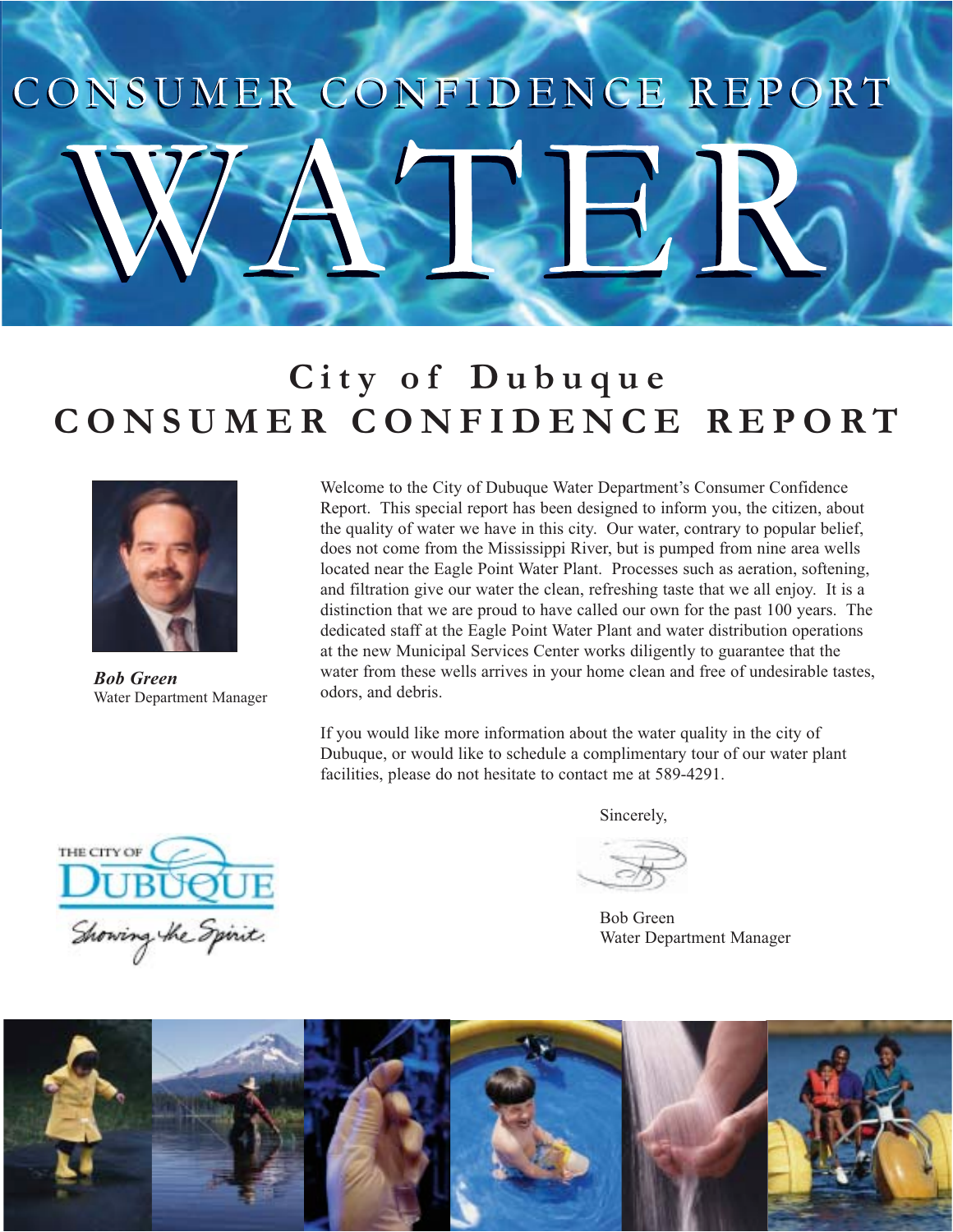## CONSUMER CONF

## **BACKGROUND**

This report, required by the 1996 Safe Drinking Water Act Amendments, provides background information, definitions, and monitoring results which summarize the water quality.

These reports are an annual requirement. Each year, the report will describe the water quality from the previous calendar year.

The City of Dubuque Water Department has always obtained its drinking water from wells. It now has five shallow and four deep wells in service. Both yield a very high quality water but the shallow wells are used as the primary source since they are more energy efficient.

The shallow alluvial wells are located on the new A.Y. McDonald Park peninsula of the Mississippi River. A hydrological study found that a significant portion of their recharge water actually comes from the underlying bedrock aquifers despite their close proximity to the river. Well depths vary from 127 feet to 200 feet and all are cased to 100 feet. Individual well capacities range from 1.55 to 3.30 MGD and the theoretical combined capacity of all five wells at 14.15 MGD.

The four deep wells are located within a 1500-foot radius of the treatment plant. These wells are all cased to 500 feet and individual well depths vary from 1,560 feet to 1,800 feet. The Cambrian aquifer system is their primary source of water. The theoretical combined capacity of the deep wells is 9.6 MGD and individual well production range from 0.9 to 3.25 MGD.

The City of Dubuque obtains a portion of its water from the Cambrian-Ordovician and Cambrian aquifers. These aquifers were determined to be not susceptible to contamination because the characteristics of the aquifers and overlying materials prevent easy access of contaminants to the aquifers. The Cambrian-Ordovician and Cambrian wells will not be susceptible to most contaminant sources except through pathways to the aquifers such as abandoned or poorly maintained wells. A detailed evaluation of your source water was completed by the Iowa Department of Natural Resources, and is available from the Eagle Point Water Plant at (563) 589-4291.

## **ANALYTICAL REPORT**

 $\epsilon$  = less than; ug/L = ppb; mg/L = ppm

Dubuque Water Treatment Plant Report Date: 9-30-05 Dubuque, IA 52001 PWS ID 3126052

### *Definitions:*

- MCLG: The Maximum Contaminate Level Goal is the level of a contaminant in drinking water below which there is no known or expected risk to health. The maximum contaminant level goal allows for a margin of safety.
- MCL: The Maximum Contaminant Level is the highest level of a contaminant that is allowed in drinking water. MCLs are set as close to the MCLGs as feasible using best available treatment technology.
- AL: Action Level, or the concentration of a contaminant which, when exceeded, triggers treatment or other requirements which a water system must follow.

#### Abbreviations:

- mg/L (ppm): milligrams per liter or parts million
- ug/L (ppb): micrograms per liter or parts per billion
- $\blacksquare$  N/A: not applicable
- NTU: Nephelometric Turbidy Unit, used to measure cloudiness in drinking water.
- ND: not detectable at testing limits
- MGD: million gallons per day
- TT: treatment technique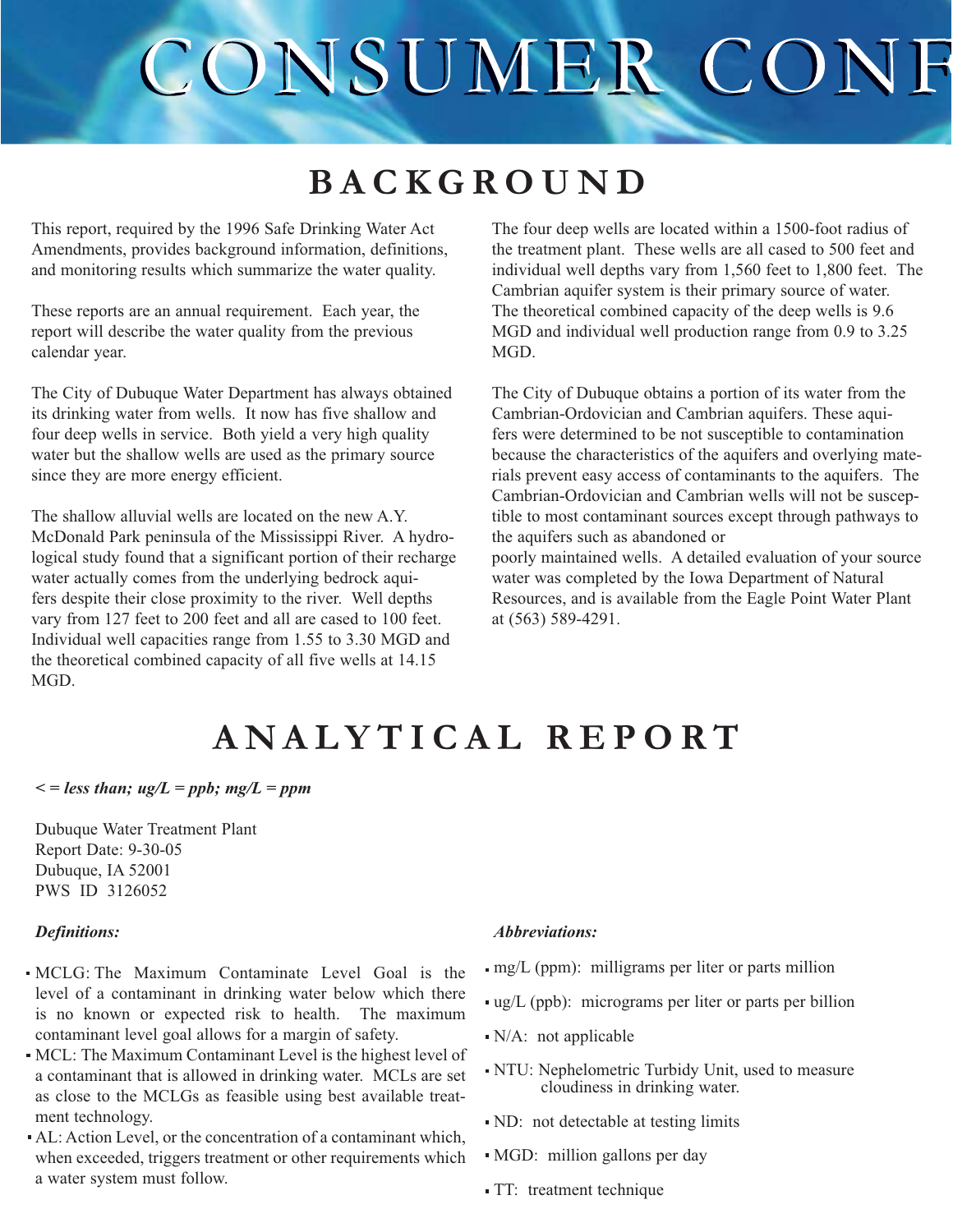# TDENCE REPORT

## **CHEMICAL ANALYSIS**

| <b>Detectable Microbial</b><br>Contaminant  | <b>MCLG</b> | <b>MCL</b>  | Level | <b>Range of Detection</b>                          | Violations?    | <b>Typical Sources of</b><br>Contamination                                                                                            |  |
|---------------------------------------------|-------------|-------------|-------|----------------------------------------------------|----------------|---------------------------------------------------------------------------------------------------------------------------------------|--|
| Barium (ppm)                                | 2.00        | 2.00        | .01   |                                                    | N <sub>o</sub> | Discharge of drilling wastes<br>and metal refineries; erosion of<br>natural deposits                                                  |  |
| Copper (ppm)                                | 1.30        | $AI = 1.30$ | .018  | No samples<br>above action<br>level                | No             | Corrosion of household<br>plumbing systems; erosion of<br>natural deposits                                                            |  |
| Lead (ppb)                                  | $\Omega$    | AL > 15.00  | 13.2  | 8 sites above<br>the AL out of<br>65 sites sampled | No             | Corrosion of household<br>plumbing systems                                                                                            |  |
| Fluoride (ppm)                              | 4.00        | 4.00        | 1.02  |                                                    | N <sub>o</sub> | Water additive which<br>promotes strong teeth;<br>erosion of natural deposits;<br>discharge from fertilizer and<br>aluminum factories |  |
| Sodium (ppm)                                |             |             | 9.93  |                                                    | No             | Erosion of natural deposits                                                                                                           |  |
| Sulfate (ppm)                               | 400.00      | 400.00      | 23.80 |                                                    | N <sub>o</sub> | Erosion of natural deposits                                                                                                           |  |
| Turbidity (NTU)                             | N/A         | <b>TT</b>   | 0.07  | $0.01 - 0.20$                                      | No             | Typical groundwater                                                                                                                   |  |
| <b>Total Trihalomethane</b><br>(TTHM) (ppb) | $\theta$    | 80.00       | 46.8  | 33.00-78.00                                        | N <sub>o</sub> | By-product of drinking<br>water chlorination                                                                                          |  |
| Gros Alpha Activity<br>(pCi/L)              | N/A         | 15.00       | 2.60  | 1.00                                               | N <sub>o</sub> | Erosion of natural<br>deposits                                                                                                        |  |

## **VIOLATION REPORT**

| <b>Compliance Period</b> |                 |                         |             |           |
|--------------------------|-----------------|-------------------------|-------------|-----------|
| <b>Begin Date</b>        | <b>End Date</b> | <b>Violation Type</b>   | Contaminant | Violation |
| 7/1/2005                 | 7/31/2005       | Monitoring (DBP), Major | Chlorine    | 200600850 |